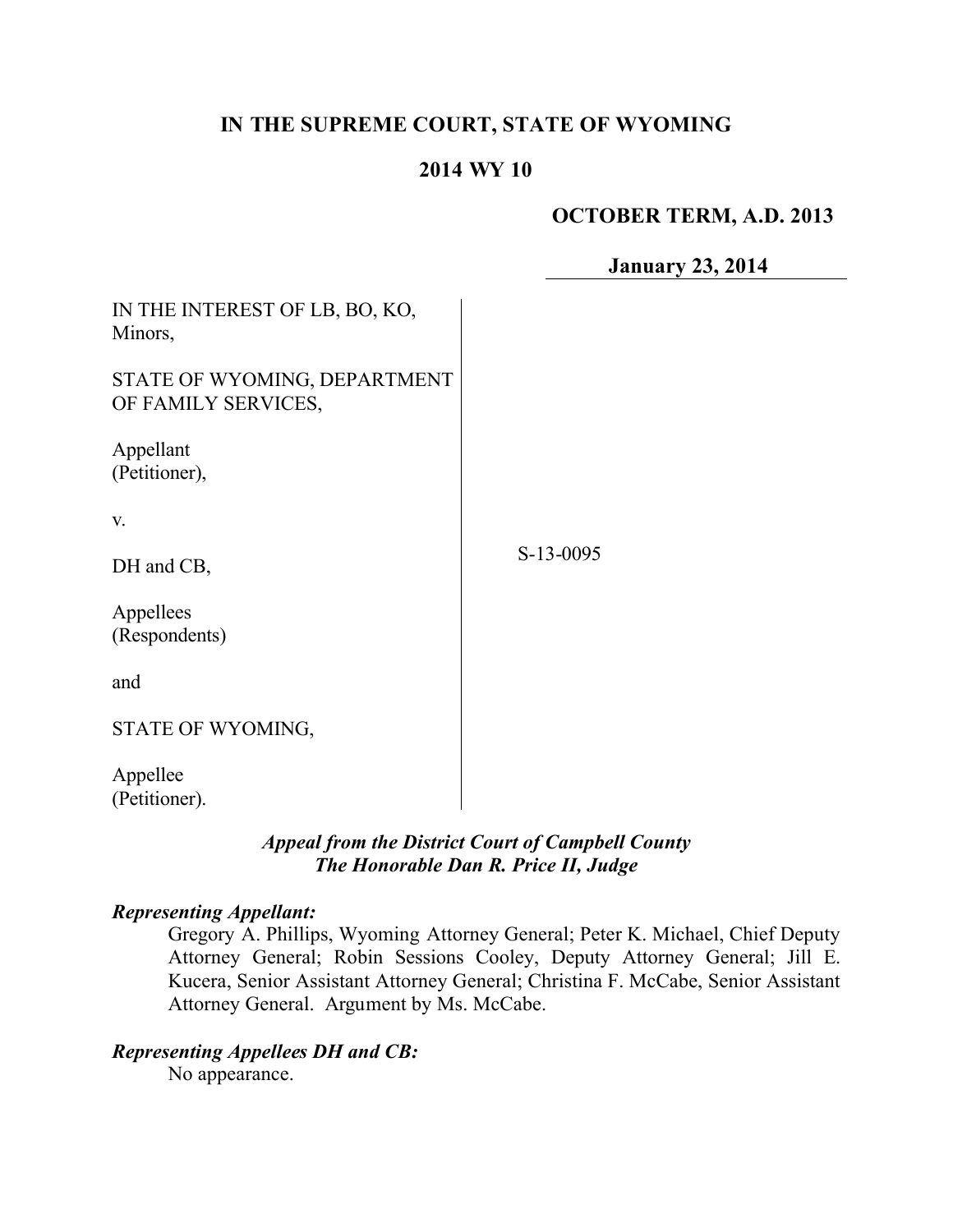#### *Representing Appellee State of Wyoming:*

Martin L. Hardsocg, Deputy Attorney General; Lisa K. Finkey, Special Assistant Attorney General. Argument by Ms. Finkey.

#### *Guardian Ad Litem:*

Dan S. Wilde and Aaron S. Hockman. Argument by Mr. Hockman.

## *Before KITE, C.J., and HILL, VOIGT,\* BURKE, and DAVIS, JJ.*

*\*Justice Voigt retired effective January 3, 2014.*

**NOTICE: This opinion is subject to formal revision before publication in Pacific Reporter Third. Readers are requested to notify the Clerk of the Supreme Court, Supreme Court Building, Cheyenne, Wyoming 82002, of any typographical or other formal errors so that correction may be made before final publication in the permanent volume.**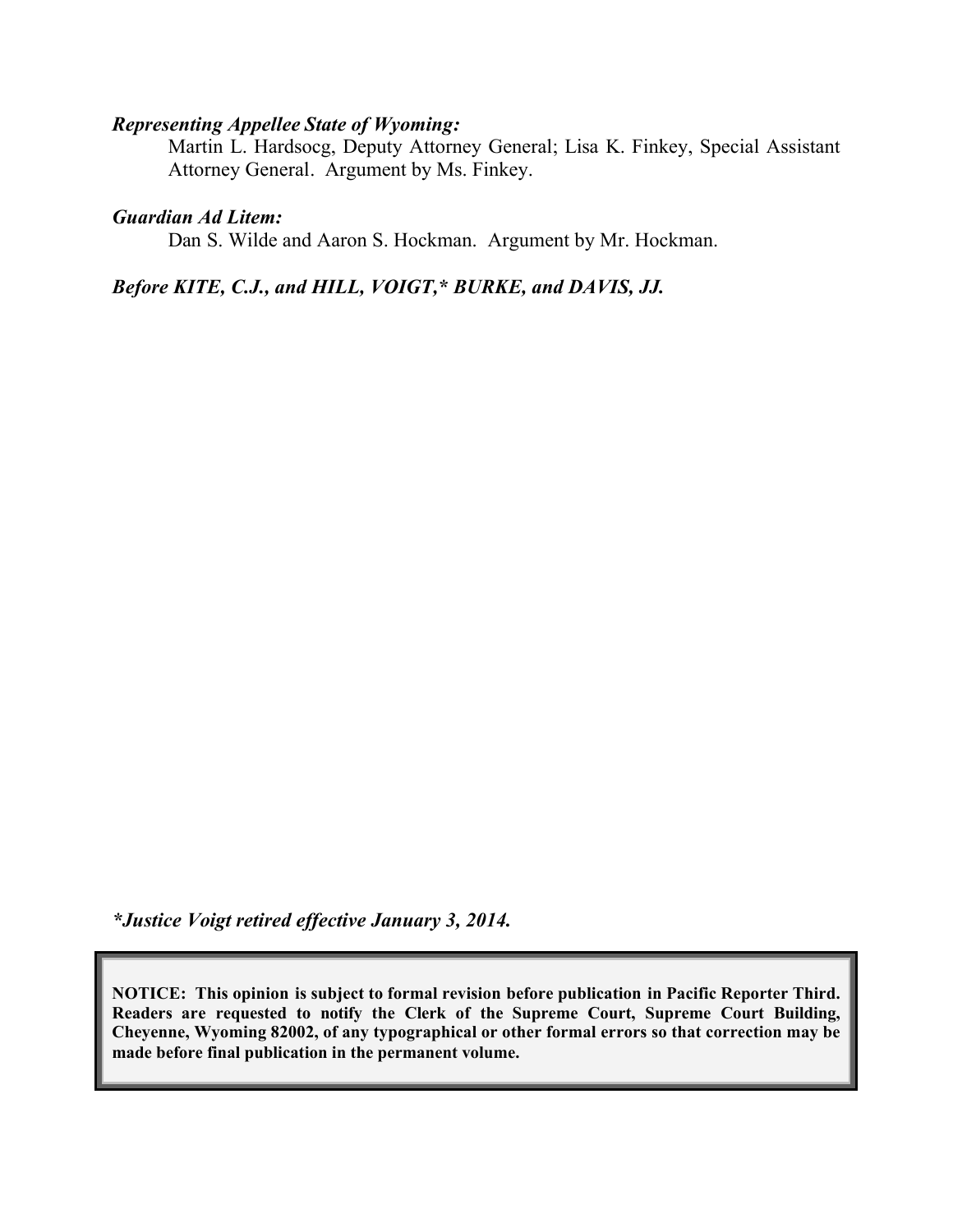#### **VOIGT, Justice.**

[¶1] The State filed a neglect petition in the interests of BO and KO after the Department of Family Services (DFS) received reports regarding the care the children were receiving from their mother, DH, and stepfather, CB.<sup>1</sup> After DFS' efforts to reunify BO and KO with DH failed, the juvenile court ordered the children to remain in the custody of their father, SO, and that DFS move to terminate the parental rights of DH to those children. DFS appeals that order, claiming it cannot move to terminate DH's parental rights because it does not have custody of the children and, therefore, is not an "authorized agency" under Wyo. Stat. Ann. § 14-2-310(a)(iii).

# **ISSUE<sup>2</sup>**

[¶2] Before DFS can be considered an "authorized agency" that may file a petition to terminate one's parental rights, must DFS have custody of the child or children in question?

## **FACTS**

[¶3] In August 2011, the State filed a petition in juvenile court, alleging that BO and KO were being neglected by their mother, DH. The children, who resided with their father, SO, in Illinois, were visiting DH for the summer in Wyoming. DFS received a call that DH and CB were involved in physical confrontations while the children were in the home. It was also reported that the children were wearing dirty clothes, they did not have any shoes, DH's home had dirty dishes and garbage strewn all over, and the house was unbearably hot. Further, DFS was told that DH admitted to using methamphetamine and was seen "strung out" while with the children. Although DH denied using methamphetamine while the children were in her care, a urinalysis taken at the request of DFS tested positive for methamphetamine and cocaine.

<sup>&</sup>lt;sup>1</sup> As reflected in this case's caption, the State alleged in its petition that LB, BO, and KO were neglected by their mother, DH, and CB, LB's father/BO and KO's stepfather. While this case was proceeding through the juvenile court, DH and CB both voluntarily relinquished their parental rights to LB. Consequently, CB was released as a party for the remaining disposition of the case because he had no parental rights to BO and KO. Thus, the remainder of the opinion will only discuss the facts as they pertain to BO, KO, and DH.

<sup>&</sup>lt;sup>2</sup> The Court concludes that DFS is an "authorized agency" under Wyo. Stat. Ann. § 14-2-310(a)(iii). The issue we do not address, because the parties have not raised it, is whether the juvenile court exceeded its authority in ordering DFS to move to terminate the parental rights of DH. For now, we simply note that there may remain a separation of powers question to be addressed in this matter. See *In re Padget*, 678 P.2d 870, 872 (Wyo. 1984) (criminal case noting that initial decision whether to pursue charges must be made "by the executive branch of the state, whose duty it is to see that the laws of the state are 'faithfully executed.'").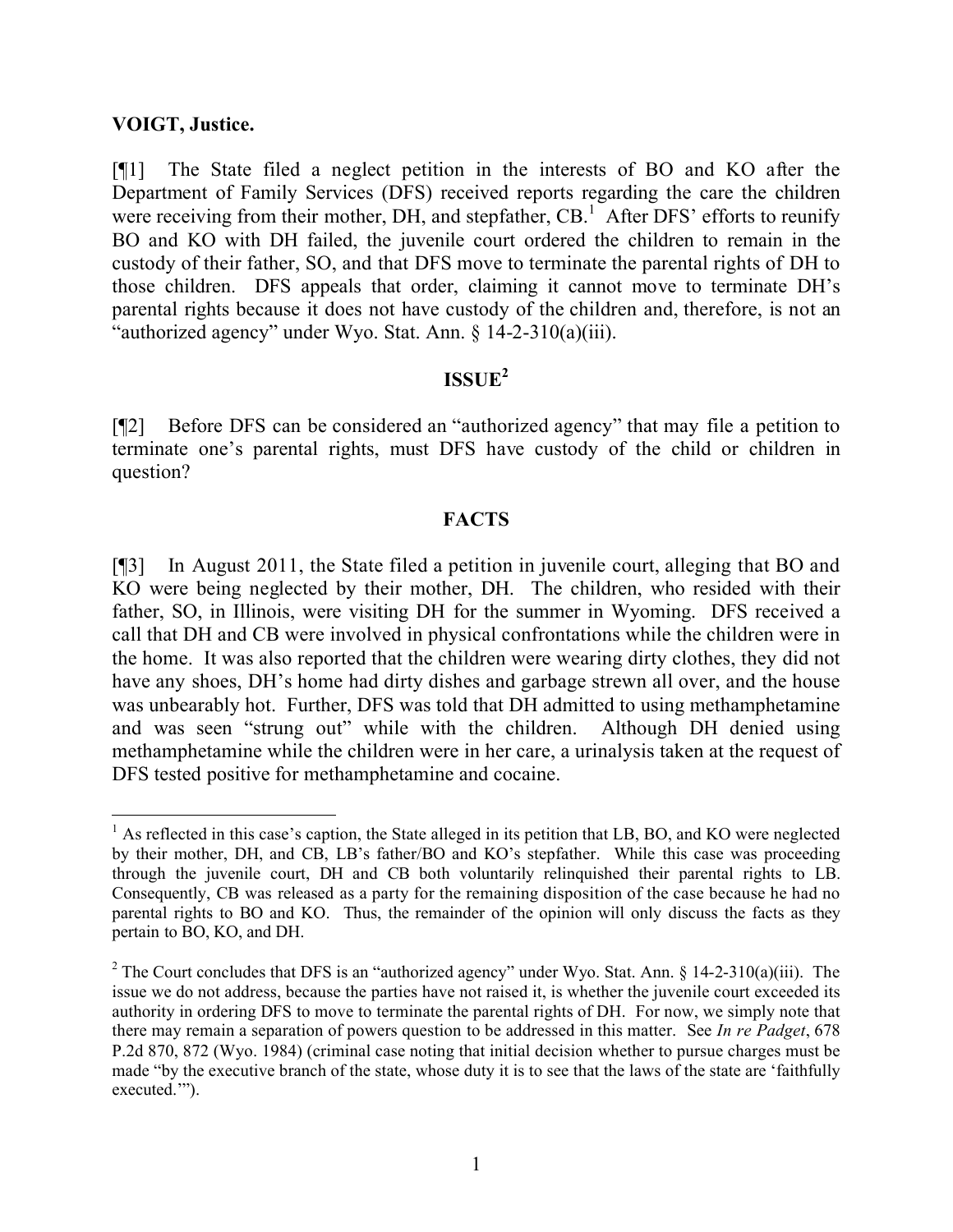[¶4] After a bench trial, the juvenile court adjudicated BO and KO as neglected children. The juvenile court ordered the children to remain in the custody of their father, SO, while under the protective supervision of DFS. Thereafter, the parties participated in multi-disciplinary team meetings in anticipation of the juvenile court's determination regarding the disposition of the petition. Approximately one year after the petition had been filed, the juvenile court held a permanency hearing where it heard what progress all of the parties had made with respect to the recommendations made in the multidisciplinary team meetings. Based upon that information, the juvenile court ordered that the permanency plan for BO, KO, and DH remain reunification, contingent upon a modification of the original civil custody order within sixty days. 3 If the order was not modified, the permanency plan would become the termination of DH's parental rights to BO and  $KO<sup>4</sup>$ 

[¶5] At some point in time, DFS was advised by its counsel that, despite DH's failure to have the civil custody order modified, it could not move to have her parental rights to the children terminated. The basis for this claim was that, because the children were not in DFS' legal custody, it is not an "authorized agency" that can file a petition under Wyo. Stat. Ann. § 14-2-310 (LexisNexis 2013). The juvenile court held a hearing on the matter, concluded that DFS is an "authorized agency," and, again, ordered DFS to take the steps necessary to carry out the terms of the permanency plan—to wit: move to terminate DH's parental rights to BO and KO. The juvenile court entered a written order to that effect, specifically finding that DFS did not need to have custody of the children in order to be an "authorized agency" that may move to terminate parental rights pursuant to Wyo. Stat. Ann.  $\S$  14-2-310(a)(iii). DFS now appeals that order.

#### **STANDARD OF REVIEW**

[¶6] When determining what an "authorized agency" is pursuant to Wyo. Stat. Ann. § 14-2-310(a), this Court must engage in statutory interpretation. "Statutory

 $\overline{a}$ 

<sup>&</sup>lt;sup>3</sup> The record is not clear as to what jurisdiction entered the original civil custody order. Further, the order is not clear who was responsible for seeking a modification of the order or what the modification was supposed to entail. However, in a subsequent motion, the State represents that it was DH's responsibility to have the custody order modified.

<sup>&</sup>lt;sup>4</sup> In its brief, the State argues that DFS' appeal in this matter is untimely because it did not appeal the original permanency order within thirty days. However, there was nothing for DFS to appeal at that point in time. DH had sixty days to modify the original civil custody order, and if that happened, then DFS was not required to take any action to further the termination of DH's parental rights to BO and KO. Thus, it was appropriate for DFS to appeal the order that actually required it to take action, which was the juvenile court order that determined DFS was an authorized agency that could move to terminate DH's parental rights to the children.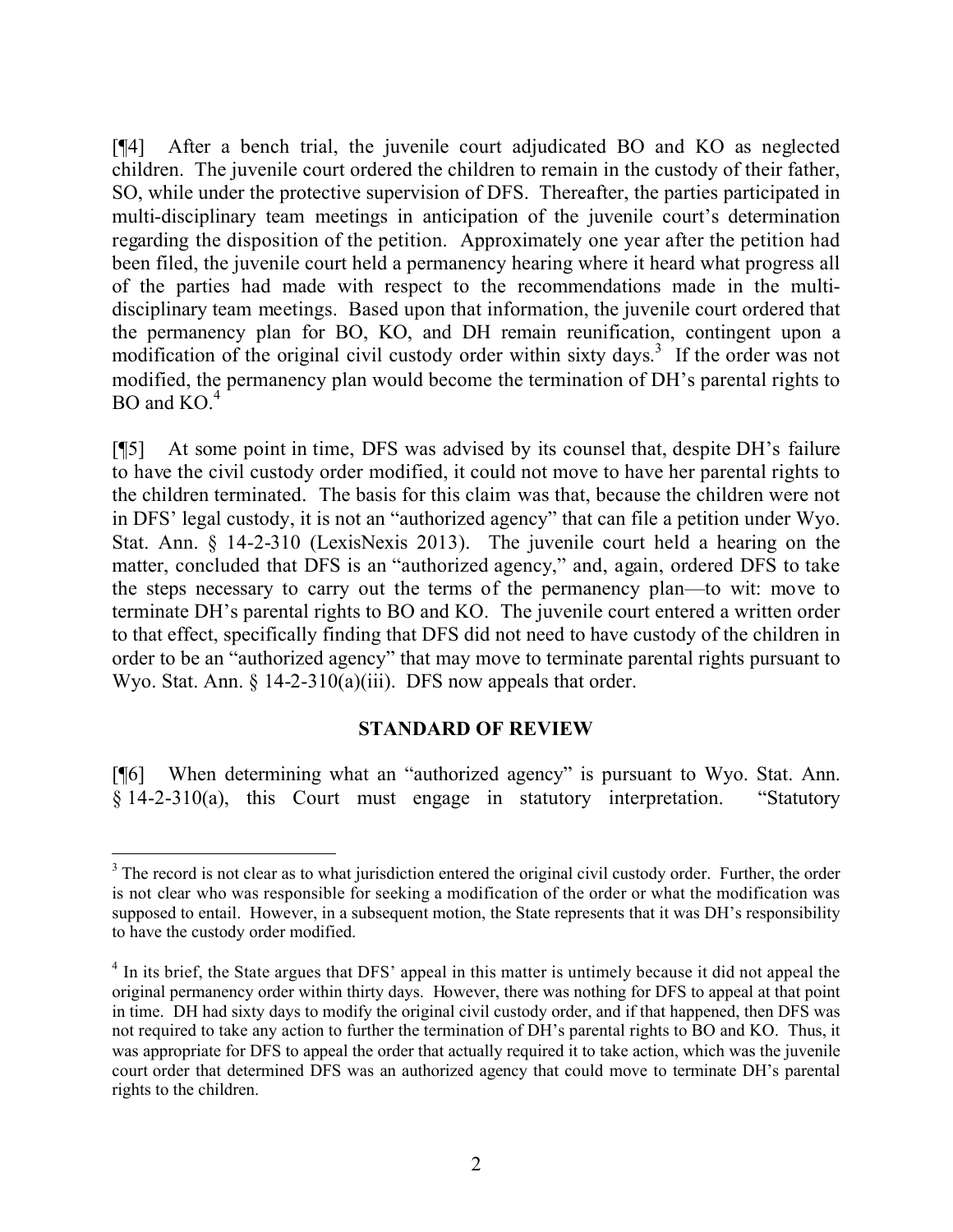interpretation is a question of law that this Court reviews *de novo*." *MF v. State*, 2013 WY 104, 106, 308 P.3d 854, 857 (Wyo. 2013).

# **DISCUSSION**

[¶7] DFS argues the juvenile court incorrectly concluded that DFS did not need to have custody of BO and KO in order for it to be an "authorized agency" under Wyo. Stat. Ann. § 14-2-310. Statutory interpretation requires this Court to respect the following principles:

> We endeavor to interpret statutes in accordance with the legislature's intent. We begin by making an inquiry respecting the ordinary and obvious meaning of the words employed according to their arrangement and connection. We construe the statute as a whole, giving effect to every word, clause, and sentence, and we construe all parts of the statute *in pari materia*. When a statute is sufficiently clear and unambiguous, we give effect to the plain and ordinary meaning of the words and do not resort to the rules of statutory construction. Moreover, we must not give a statute a meaning that will nullify its operation if it is susceptible of another interpretation.

*In re Guardianship of Lankford*, 2013 WY 65, ¶ 18, 301 P.3d 1092, 1099 (Wyo. 2013) (quoting *Redco Constr. v. Profile Properties, LLC*, 2012 WY 24, ¶ 26, 271 P.3d 408, 415-16 (Wyo. 2012)).

[¶8] We begin by looking at the plain language of Wyo. Stat. Ann. § 14-2-310:

(a) The petition for the termination of the parent-child relationship shall be filed with the court by:

(i) Either parent, when termination of the parent-child legal relationship is sought with respect to the other parent; or

- (ii) The guardian or the legal custodian of the child; or
- (iii) An **authorized agency**.

Wyo. Stat. Ann. § 14-2-310 (emphasis added). This statute is straightforward, but leaves one with the question of—what is an "authorized agency?" "Authorized agency" is defined in Wyo. Stat. Ann.  $\S$  14-2-308(a)(ii):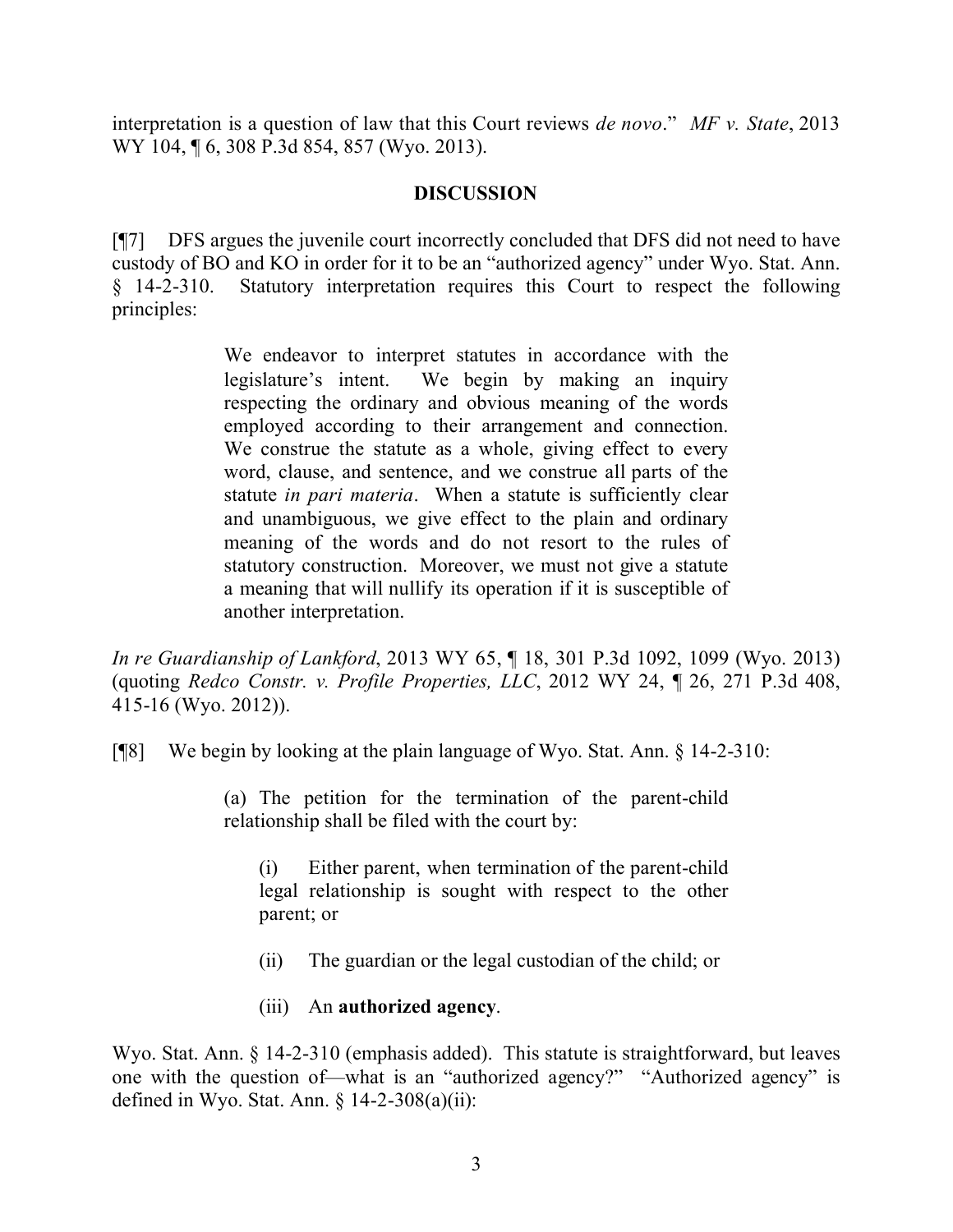(a) As used in this act:

. . . .

(ii) "Authorized agency" means:

(A) A public social service agency authorized to care for and place children; or

(B) A private child welfare agency certified by the state for such purposes pursuant to W.S. 14-6-201 through 14-6-243, 14-4-101 through 14-4-116, 1-22-101 through 1-22-114[.]

Wyo. Stat. Ann. § 14-2-308(a)(ii) (LexisNexis 2013).

[¶9] There is no dispute between the parties, and this Court agrees, that DFS is a public social service agency that is the "youth services authority and the authority for public assistance and social services." Wyo. Stat. Ann. § 9-2-2101(a) (LexisNexis 2013). Further, the Child Protection Act, Wyo. Stat. Ann. §§ 14-3-401 through 14-3-441 (LexisNexis 2013), vests DFS with the authority to oversee the custody and care of children in cases of abuse and neglect. Additionally, the Child Protection Act specifically states that "[t]he court shall order [DFS] to take any additional steps necessary to effectuate the terms of the permanency plan." Wyo. Stat. Ann. § 14-3- 431(k). However, DFS argues that, when looking at all of the statutes together, it is not "authorized to care for and place children" unless the children are in its custody first and, therefore, it cannot be an "authorized agency" under Wyo. Stat. Ann. §§ 14-2-308(a)(ii) and  $14-2-310(a)(iii)$  unless the children are in its custody. We disagree.

[¶10] As the statutes make clear, the legislature created DFS to be the public social service agency that oversees youth services in the state. Wyo. Stat. Ann. § 9-2-2101(a). Further, DFS is given the general authority to oversee the well-being of children in abuse and neglect cases. Wyo. Stat. Ann. §§ 14-3-401 through 14-3-441. While DFS may not always take custody of children in those cases, the legislature has nonetheless given it the authority to do so if the particular case warrants the action. DFS is always authorized, by statute, to care for and place children. Therefore, whether or not DFS actually has physical or legal custody of the child is irrelevant—DFS is always an "authorized agency" under Wyo. Stat. Ann. §§ 14-2-308 and 14-2-310. Additionally, Wyo. Stat. Ann. § 14-3-431(k) is clear that the district court *shall* order DFS to take necessary steps to effectuate the terms of the permanency plan. In this case, that step was to terminate DH's parental rights.